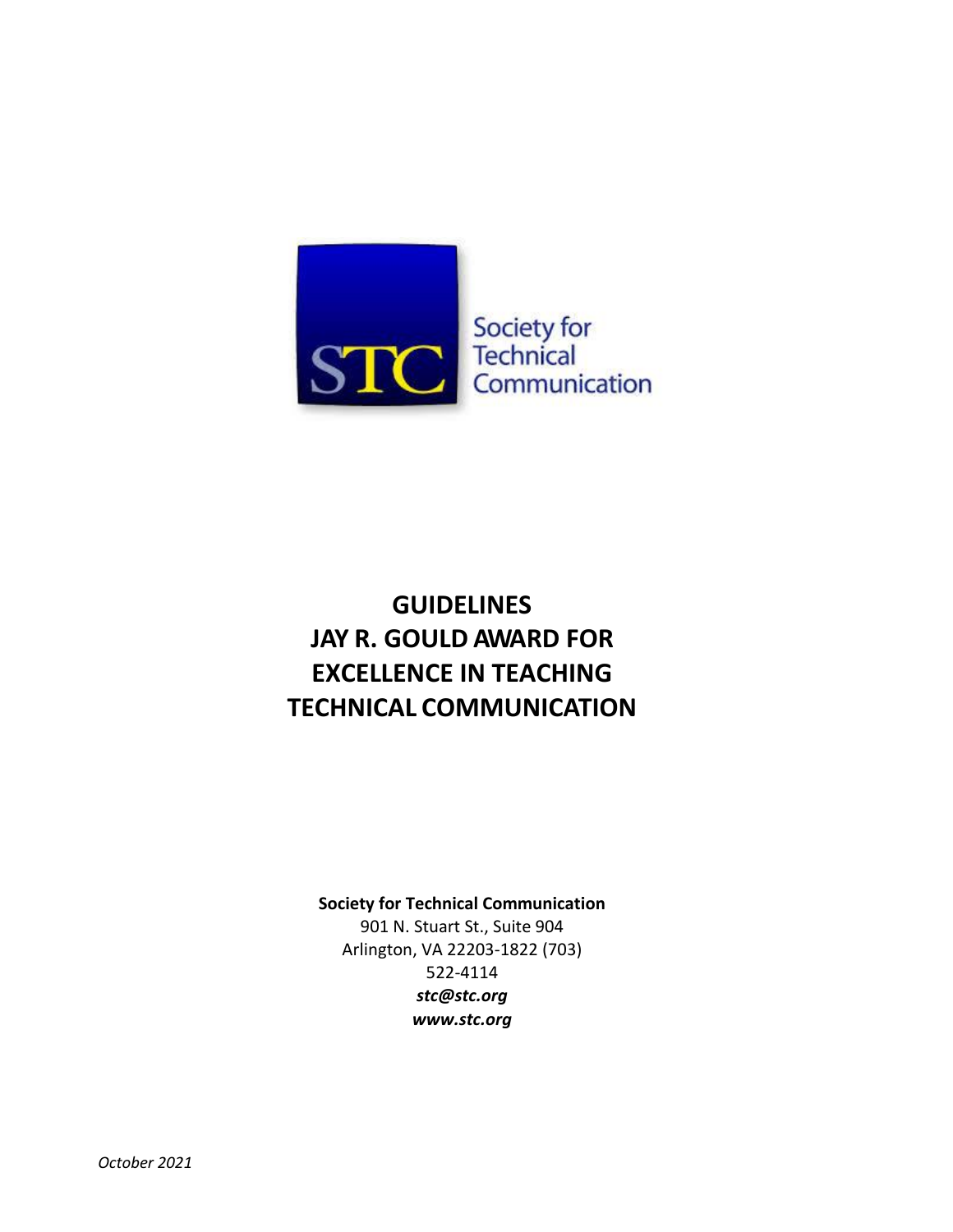## **Contents**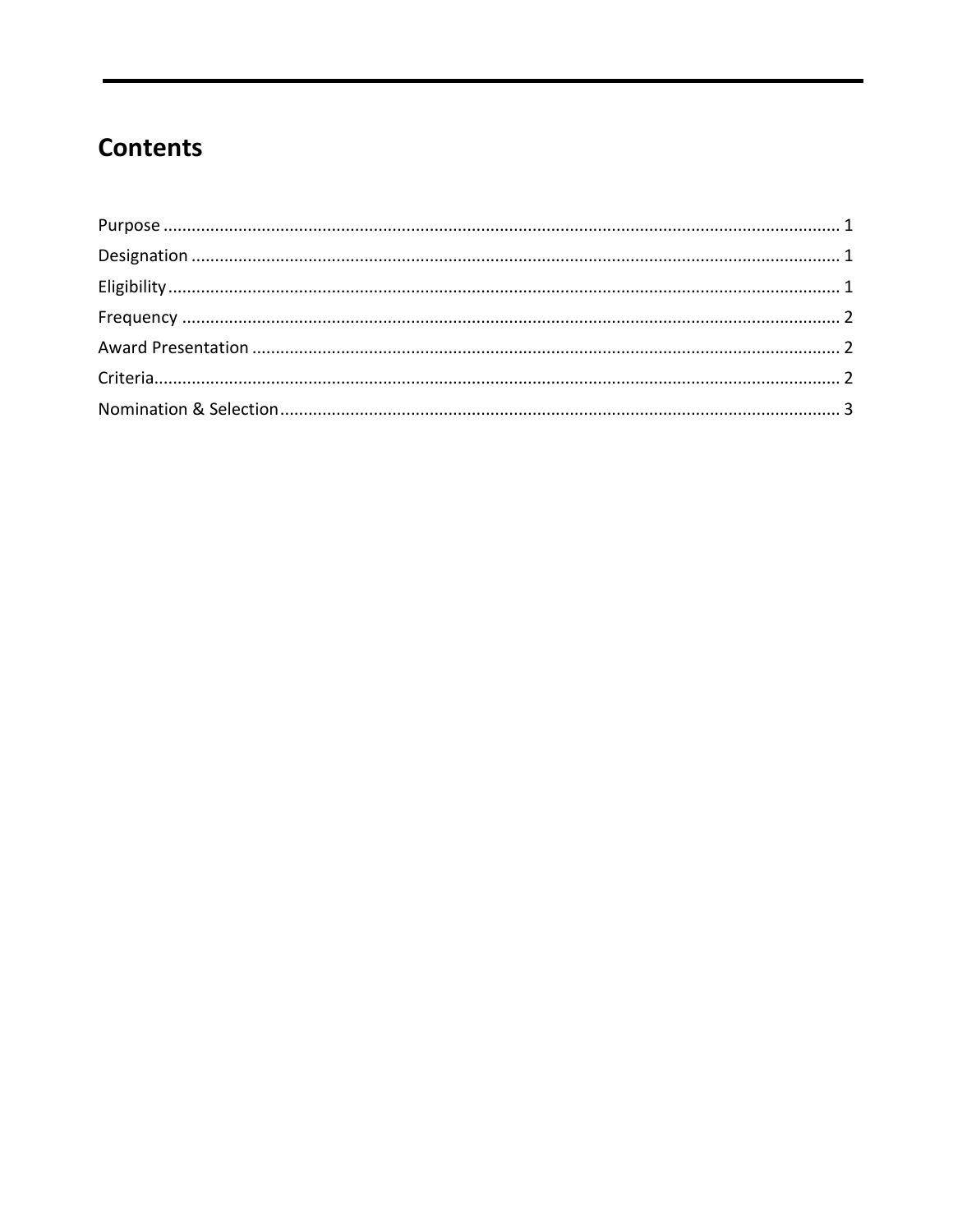# **Guidelines for the Jay R. Gould Award for Excellence in Teaching Technical Communication**

<span id="page-2-2"></span><span id="page-2-1"></span><span id="page-2-0"></span>

| <b>Purpose</b>     |                                                                                                                                                                                                                                                                                                                                         |
|--------------------|-----------------------------------------------------------------------------------------------------------------------------------------------------------------------------------------------------------------------------------------------------------------------------------------------------------------------------------------|
|                    | The Jay R. Gould award for excellence in teaching technical<br>communication was initiated to                                                                                                                                                                                                                                           |
|                    | acknowledge the importance of academic programs to the<br>science and practice of technical communication, and to                                                                                                                                                                                                                       |
|                    | encourage excellence in the academic community by<br>honoring those who have made an outstanding<br>contribution to teaching the body of knowledge in this<br>area.                                                                                                                                                                     |
|                    | This purpose is based on the following assumptions:                                                                                                                                                                                                                                                                                     |
|                    | As technical communication becomes more sophisticated and<br>specialized, the need for a sound foundation in academics will<br>become increasingly more essential.                                                                                                                                                                      |
|                    | As the primary professional organization in the technical<br>communication field, STC has a unique opportunity as well<br>as an obligation to help stimulate, acknowledge, and honor<br>excellence in the teaching and research, which provide the<br>underpinnings of the profession.                                                  |
| <b>Designation</b> |                                                                                                                                                                                                                                                                                                                                         |
|                    | The Jay R. Gould award for excellence in teaching technical<br>communication was so designated because Jay R. Gould's career is an<br>outstanding example of long-term commitment to and innovation<br>and excellence in teaching.                                                                                                      |
|                    |                                                                                                                                                                                                                                                                                                                                         |
| <b>Eligibility</b> | A nominee must be a regular member of the Society for Technical<br>Communication at the time of application. Nominees must have<br>been involved in post-secondary education for at least fifteen<br>years and have made a primary career in teaching the philosophy<br>and theory of technical communication as a distinct discipline. |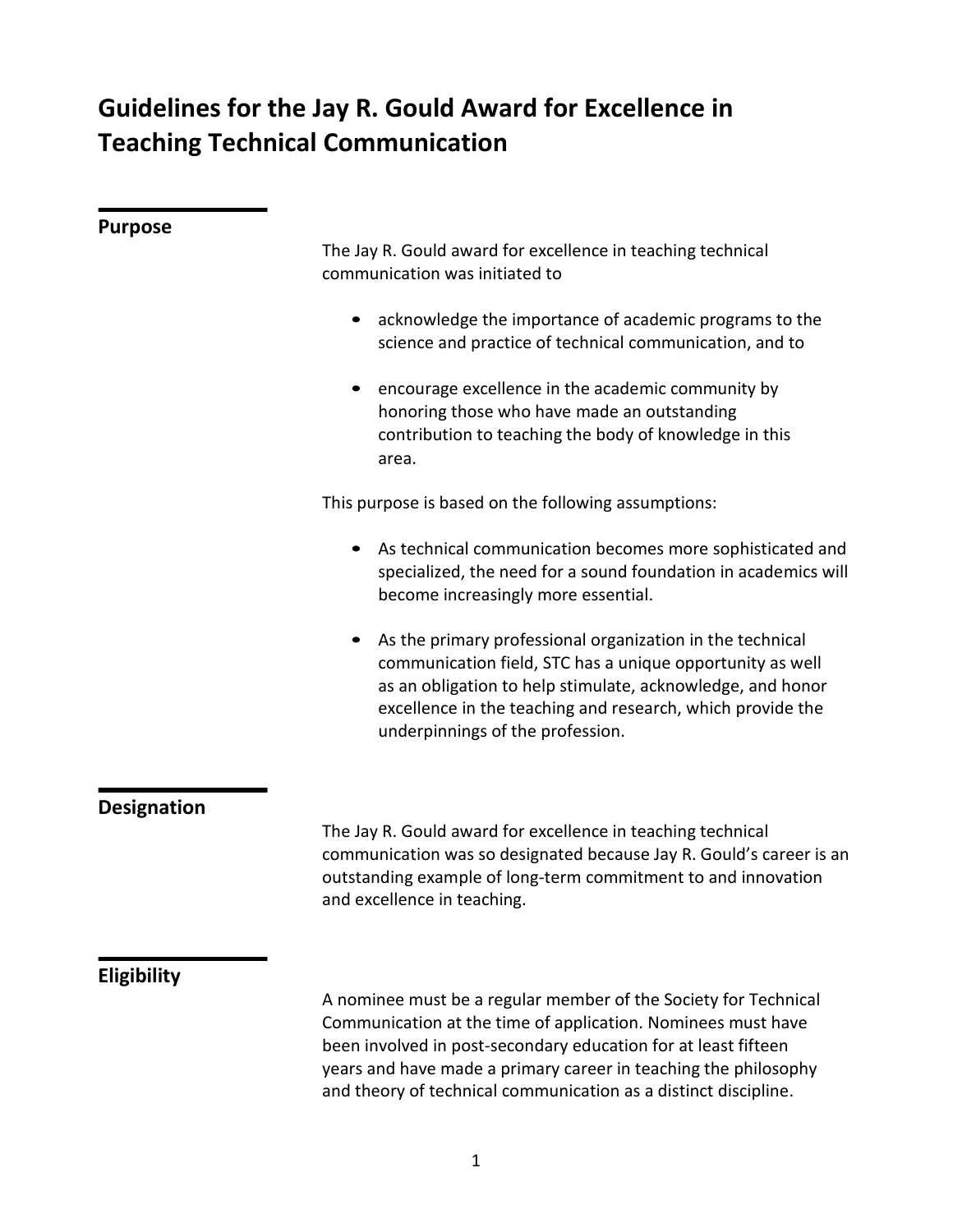This is a teaching not an administrative award; that is, it recognizes those who have made a career of classroom teaching rather than those who have been primarily in academic administration. (This, of course, does not eliminate someone who has done both.)

Retirees who continue to be members of STC and who meet the award criteria are also eligible. Current award committee members and current STC elected board members are not eligible to be nominated for the award.

#### <span id="page-3-0"></span>**Frequency**

The award is presented annually with no more than two award recipients in any given year. The committee has the discretion not to bestow any awards if it determines that there are no nominees that meet the award criteria.

### <span id="page-3-1"></span>**Award Presentation**

The award is presented at the Honors Event at the STC Summit. The Jay R. Gould Award Committee provides the citation for the certificate.

#### <span id="page-3-2"></span>**Criteria**

Recipients should possess the following characteristics:

- A record of successful students, defined as those who are involved in STC, actively working in the profession, and making a contribution; this would include but not be limited to students who may be a recipient of Society recognition such as scholarship awards or memberships in Sigma Tau Chi, former students who have published in reputable journals including *Technical Communication*, and those who have been recognized in the Society's international competitions.
- A pattern of acting as a mentor, which is exemplified by an individual who is inspirational; who provides a model for technical communicators; and who is involved in activities outside the classroom to influence students.
- Innovation and creativity in teaching, demonstrated by going beyond the formulas in content and format, developing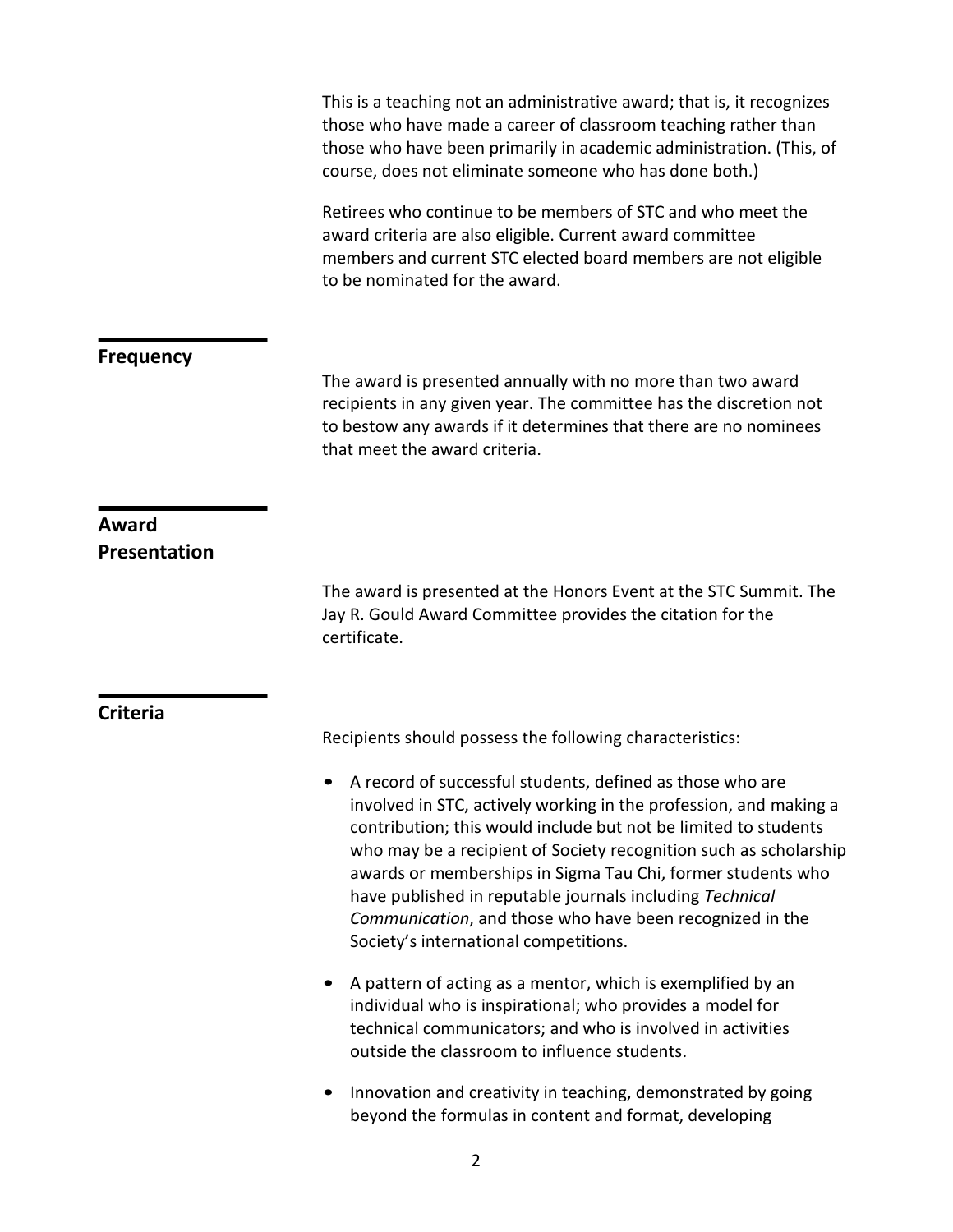innovative teaching methods; growth of the program in which the person is involved; and involvement in research that leads to changes in the way technical communication is taught.

## <span id="page-4-0"></span>**Nomination & Selection**

The award committee manager will be responsible for selection of committee members. The committee will encourage nominations for potential awardees from superiors (e.g., department chair or dean), co-workers, students, and others. It will solicit nominations by sending a yearly announcement to active media networks such as listservs for the Academic SIG, Association of Teachers of Technical Writing, and Council for Programs in Technical and Scientific Communication, as well as to other appropriate contacts. Additionally, the committee will prepare announcements for *Intercom*, the *STC Notebook*, STC chapter presidents and SIG managers, and all STC social media outlets.

Nominations will be forwarded to the committee chair by e-mail or letter. The committee manager will notify the nominee of the nomination and request that the nominee prepare materials describing how he or she meets the published award criteria. The nominee will forward this document and a standard curriculum vitae to the committee manager. In addition, the nominee will ask at least two people to prepare letters of recommendation that address the criteria in a manner that will flesh out details not readily available from the resume. These letters are to be sent to the committee manager directly from those making the recommendation. Copies of all this material will be forwarded to all committee members.

Committee members will examine the packets and then meet (via conference call) to discuss the candidates' merits and determine the ones chosen for the award. The committee chair will coordinate the discussion and referee any problems or difficulties in reaching a consensus. A summary of the nominating materials of the individuals chosen will be presented to the board of directors at their January or February board meeting. The board will be asked to confer the award on the committee's selections.